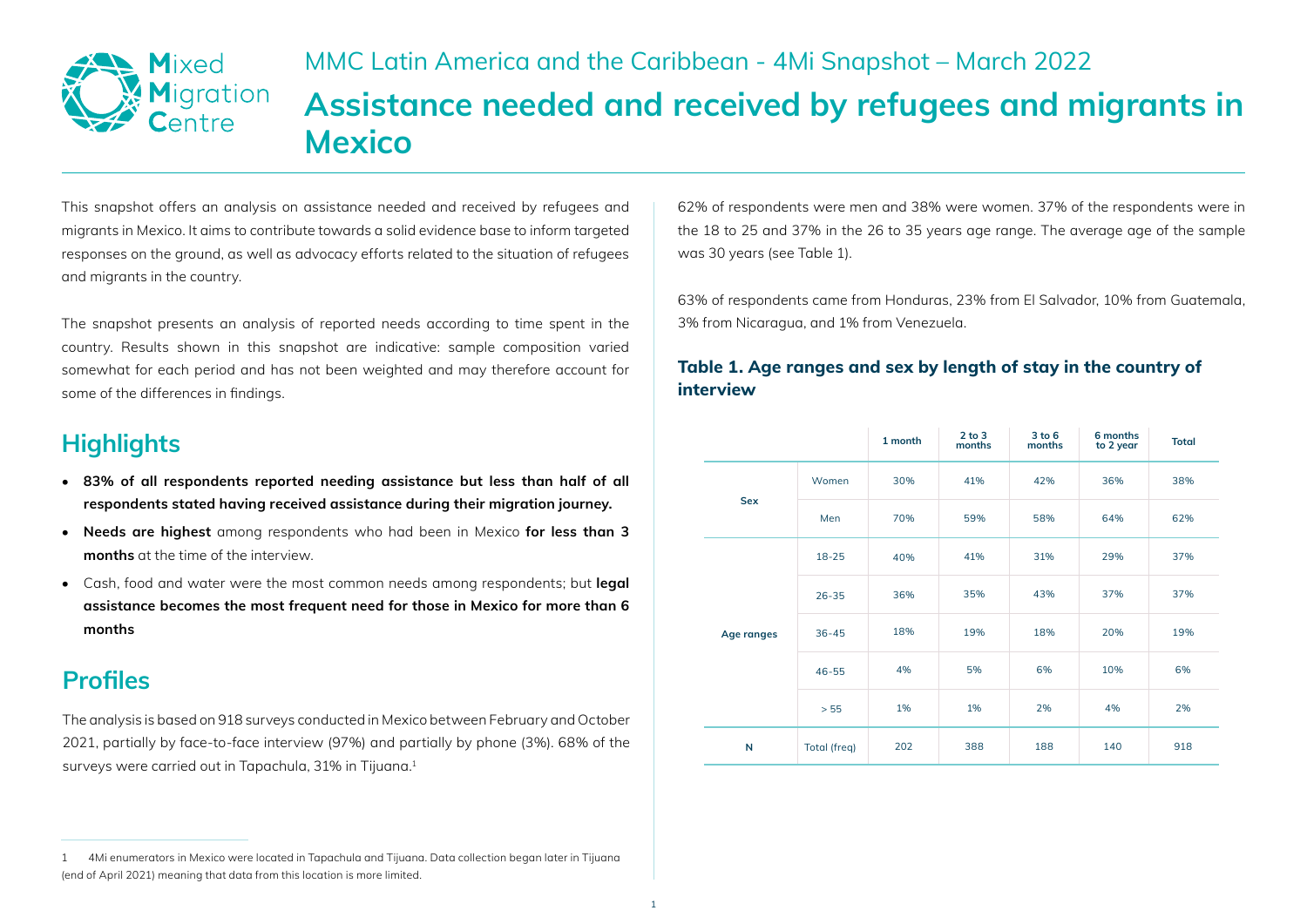### **Refugees and migrants arrived in Mexico with very high needs**

Does the assistance received and needed changed, depending on the time spent in Mexico?

Most respondents reported needing assistance (83% of all respondents, 764/918). Needs of assistance were more common for respondents who had been in Mexico for less than 3 months (see Figure 1 for details). Less than half of all respondents (44%, 408/918) stated having received assistance during their migration journey. According to 4Mi enumerators, the higher level of need reported by new arrivals in Mexico could be explained by the low level of funding with which they began the journey: 52% of all respondents declared that the money they had was not enough (468/895). Respondents were also exposed to abuses, which drained their economic resources: 36% of all respondents reported that they had been robbed and 35% had to pay bribes or suffered extortion during their journey.

The longer a respondent has been in Mexico, the more likely they are to have received assistance, and the less often they report needing assistance. 60% of respondents in Mexico for 6 months to 2 years reported having received assistance (84/140).

### **Cash remains the most common need; need of legal assistance increases over time**

Cash was most often needed (by 55% of respondents who reported needing assistance, 418/764). Fewer needed cash among those who had been in the country for 6 months to 2 years.2 According to 4Mi enumerators, the need for cash assistances decreases as refugees and migrants find opportunities to generate income in Mexico.

Needs for basic assistance, despite being frequently reported, also fall over time spent in Mexico: 61% of respondents in Mexico for one month or less reported needing food assistance, 33% for respondents in Mexico for 6 months or more.

2 Significant differences identified throughout this analysis were found through z-tests at the 0.05 level of significance.

Legal assistance, in contrast, is an increasing need, from being mentioned as a need by 32% of respondents in Mexico for 1 month to 49% of respondents in Mexico for 6 months or more. According to 4Mi enumerators, respondents who have been in Mexico for longer more often want to regularize their status in the country (see Figure 1).

#### **Figure 1. Types of assistance needed and the length of stay**



Note: Respondents may select more than one answer to this question; 11 options were omitted with averages less than 39%.

### **Basic needs assistance is the main received**

The main type of assistance received by all surveyed refugees and migrants has been to cover basic needs such as food, water and shelter. Despite cash and legal assistance being common needs (by 55% and 33% of respondents who stated they needed assistance, respectively), they were received by a very small proportion of respondents (14% and 13% of respondents who received assistance, respectively).